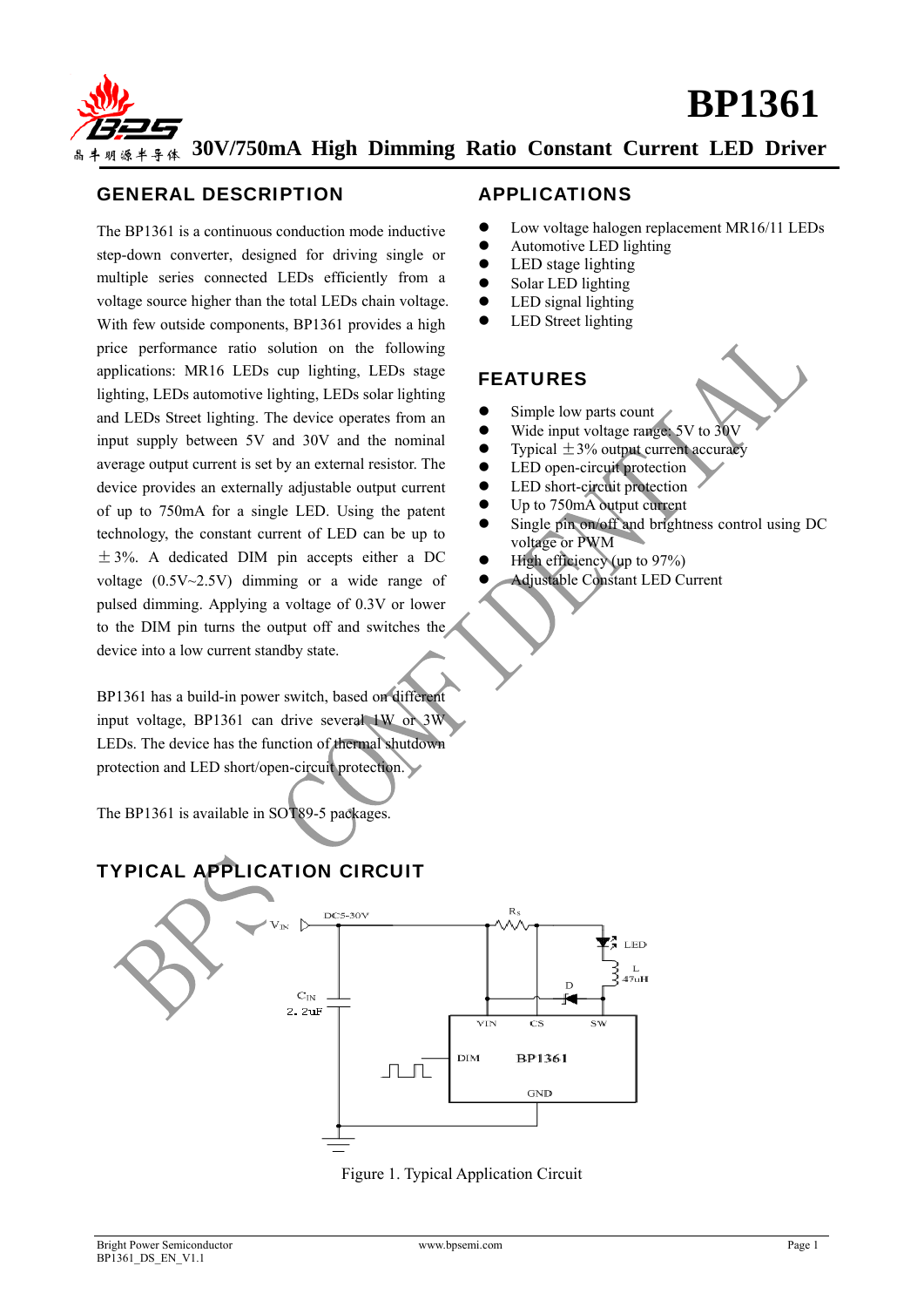

# PIN ASSIGNMENT



# PIN DESCRIPTIONS

| PIN No. | <b>PIN</b><br><b>NAMES</b> | <b>DESCRIPTION</b>                                                      |
|---------|----------------------------|-------------------------------------------------------------------------|
|         | CS                         | Current sense input, sampling resistant contacts between CS and VIN     |
|         | <b>GND</b>                 | Signal and power ground. Connect directly to ground plane.              |
| 3       | <b>DIM</b>                 | Enable switch, analog and PWM dimming input.                            |
| 4       | SW                         | Switch Output. SW is the drain of the internal N-Channel MOSFET switch. |
|         | VIN                        | Input Supply Pin. Must be locally bypassed.                             |

# ORDERING INFORMATION

| <b>PACKAGE</b> | <b>TEMPERATURE</b><br><b>RANGE</b> | <b>ORDERING PART</b><br><b>NUMBER</b> | <b>TRANSPORT</b><br><b>MEDIA</b> | <b>MARKING</b> |
|----------------|------------------------------------|---------------------------------------|----------------------------------|----------------|
| SOT89-5        | $-40$ °C to 85 °C                  | BP1361E89E                            | Tape and Reel                    | BP1361         |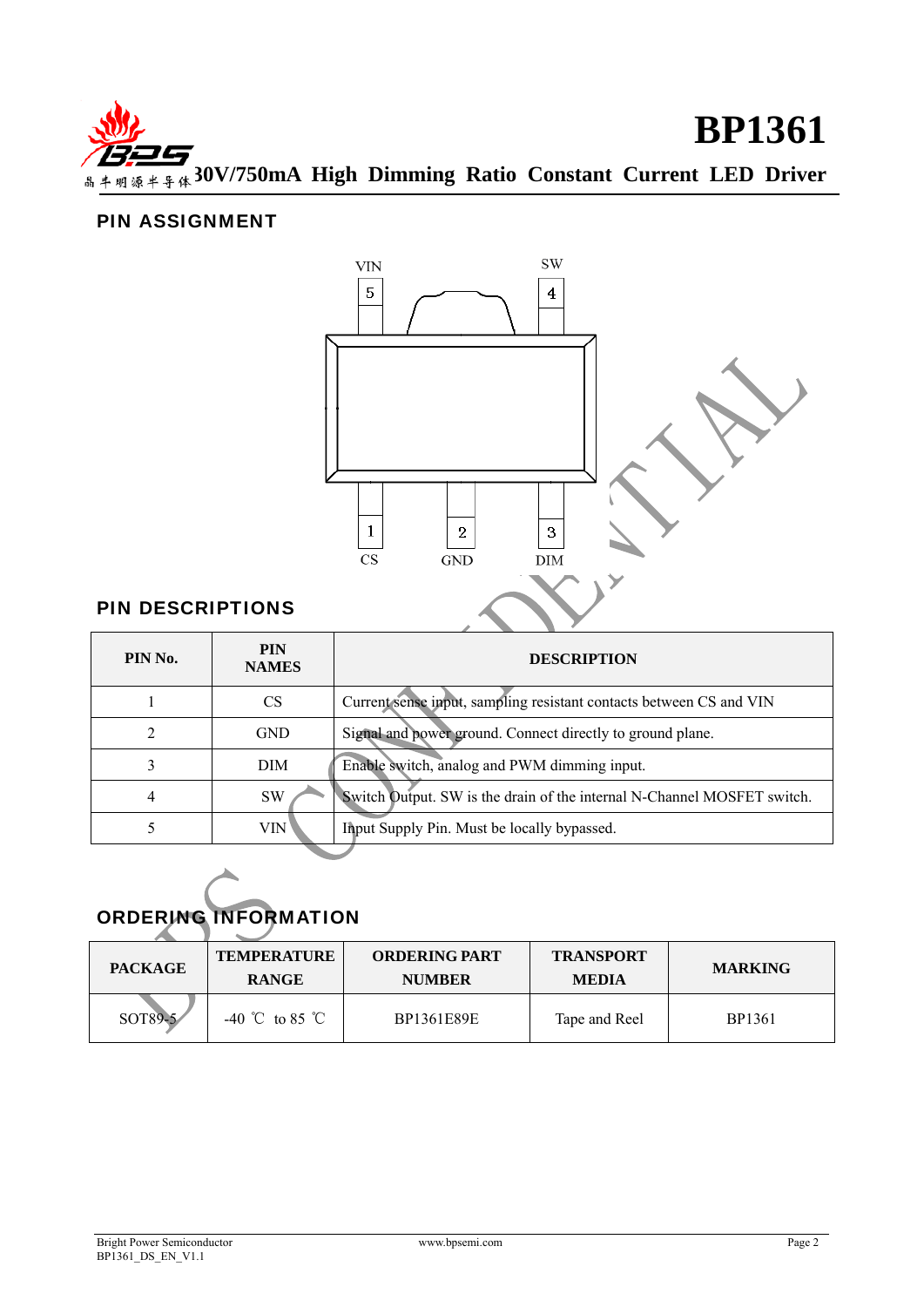

| <b>SYMBOL</b> | <b>ITEMS</b>                                 | <b>VALUE</b>     | <b>UNIT</b>    |
|---------------|----------------------------------------------|------------------|----------------|
| $V_{IN}$      | Supply Voltage                               | $-0.3 - 40$      | V              |
| <b>SW</b>     | Drain Voltage of the internal power switch   | $-0.3 - 40$      | V              |
| <b>CS</b>     | Current sense input (Respect to VIN)         | $+0.3$ $-(-6.0)$ | V              |
| <b>DIM</b>    | Logic level dimming input                    | $-0.3-6$         |                |
| $I_{SW}$      | Switch output current                        |                  |                |
| $P_{DMAX}$    | Power Dissipation (Note 2)                   | 0.6              | W              |
| $P_{TR}$      | Thermal Resistance, SOT89-5<br>$\theta_{JA}$ | $100-$           | $\rm ^{o}C$ /W |
| $T_{J}$       | <b>Operation Junction Temperature Range</b>  | $-40$ to 150     | $^{\circ}C$    |
| $T_{STG}$     | <b>Storage Temperature</b>                   | $-55$ to $150$   | $^{\circ}C$    |
|               | <b>ESD Susceptibility (Note 3)</b>           |                  | kV             |

### ABSOLUTE MAXIMUM RATINGS (Note1)

**Note 1:** Absolute Maximum Ratings indicate that operating beyond these ratings may damage the device. Recommended Operating Range indicates that the device is functional in that range, but do not guarantee specific performance limits. Electrical Characteristics state DC and AC electrical specifications under particular test conditions which guarantee specific performance limits. This assumes that the device is within the Operating Range. Specifications are not guaranteed for parameters where no limit is given, however, the typical value is a good indication of device performance.

Note 2: The maximum power dissipation must be decreasing with elevating temperatures and is dictated by T<sub>JMAX</sub>,  $θ<sub>JA</sub>$ , and the ambient temperature T<sub>A</sub>. The maximum allowable power dissipation is  $P<sub>DMAX</sub> = (T<sub>JMAX</sub> - T<sub>A</sub>)/θ<sub>JA</sub>$  or the lower number given in Absolute Maximum Ratings.

**Note 3:** Human body model, 100pF discharged through a 1.5kΩ resistor.

# RECOMMENDED OPERATING RANGE

| <b>SYMBOL</b>                    | <b>ITEMS</b>                   | <b>VALUE</b>   | UNIT      |
|----------------------------------|--------------------------------|----------------|-----------|
| $\mathsf{v}_{\mathbb{N}}$        | V <sub>DD</sub> Supply Voltage | $0 \sim 30$    |           |
| $\mathbf{r}$<br>$1_{\text{OPT}}$ | <b>Operating Temperature</b>   | $-40$ to $+85$ | $0\Omega$ |
|                                  |                                |                |           |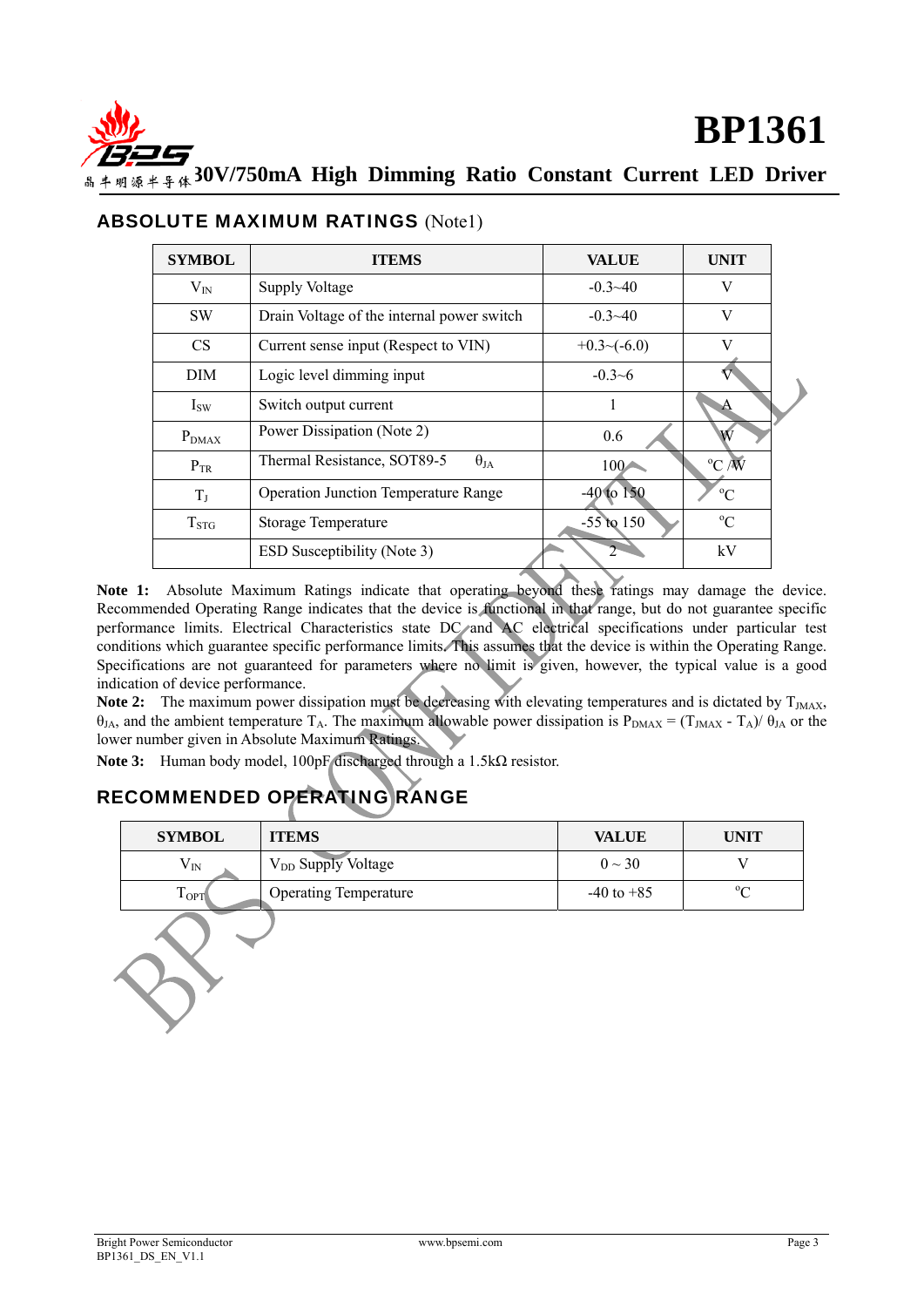

# ELECTRICAL CHARACTERISTICS (Note 4, 5)

Unless specified otherwise, the following specifications apply for  $V_{IN}$ =12V, T<sub>A</sub>=25 °C.

| <b>SYMBOL</b>              | <b>ITEMS</b>                               | <b>CONDITIONS</b>           | Min.  | Typ.     | Max.             | <b>UNIT</b>     |  |
|----------------------------|--------------------------------------------|-----------------------------|-------|----------|------------------|-----------------|--|
| $V_{IN}$                   | Input Voltage                              |                             | 5     |          | 30               | V               |  |
| $V_{UVLO}$                 | Under voltage lock out                     | $V_{IN}$ falling            |       | 4.7      |                  | V               |  |
| V <sub>UVLO, HYS</sub>     | <b>UVLO</b> hysteresis                     | $V_{IN}$ rising             |       | 100      |                  | mV              |  |
| <b>Current Sense</b>       |                                            |                             |       |          |                  |                 |  |
| $V_{CS}$                   | Mean current sense threshold voltage       | $V_{IN}$ - $V_{CS}$         | 97    | 100      | 103 <sup>2</sup> | mV              |  |
| $V_{CS HYS}$               | Sense threshold hysteresis                 |                             |       | $\pm 15$ |                  | $\frac{0}{0}$   |  |
| $I_{CS}$                   | CS Pin Input Current                       | $V_{IN}$ - $V_{CS}$ =50mV   |       | 8        |                  | $\mu A$         |  |
| <b>Operating Frequency</b> |                                            |                             |       |          |                  |                 |  |
| $F_{SW}$                   | Maximum operation frequency                |                             |       |          | 1                | <b>MHz</b>      |  |
| <b>Turn Off Current</b>    |                                            |                             |       |          |                  |                 |  |
| $I_{OFF}$                  | Quiescent supply current with output off   | V <sub>DIM</sub> < 0.3 V    |       | 100      |                  | $\mu A$         |  |
| <b>DIM</b> Input           |                                            |                             |       |          |                  |                 |  |
| $V_{\text{DIM}}$           | Internal supply voltage                    | DIM floating                |       | 5        |                  | $\mathbf V$     |  |
| $\rm V_{\rm DIM\_H}$       | DIM input voltage High                     |                             | 2.5   |          |                  | $\mathbf V$     |  |
| $V_{DIM~L}$                | DIM input voltage Low                      |                             |       |          | 0.3              | V               |  |
| $R_{\text{DIM}}$           | DIM pull up resistor to internal supply    |                             |       | 150      |                  | $k\Omega$       |  |
|                            | voltage                                    |                             |       |          |                  |                 |  |
| $I_{\text{DIM}_L}$         | DIM input leakage to ground                | $V_{\text{DIM}}=0$          |       | 33       |                  | uA              |  |
|                            | <b>DIM</b> brightness dimmer               |                             |       |          |                  |                 |  |
| $V_{DIM\ DC}$              | DC brightness control                      |                             | 0.5   |          | 2.5              | V               |  |
| $f_{\text{DIM}}$           | Max. DIM Frequency                         | $fOSC=500kHz$               |       |          | 50               | kHz             |  |
|                            | Duty cycle range of low frequency dimming  | $\rm f_{\rm DIM}\!=\!100Hz$ | 0.05% |          | 100%             |                 |  |
| $D_{\text{PWM LF}}$        | Brightness control ratio                   |                             |       | 2000:1   |                  |                 |  |
| $D_{\text{PWM HF}}$        | Duty cycle range of high frequency dimming | $f_{\text{DIM}} = 20KHz$    | 10%   |          | 100%             |                 |  |
|                            | Brightness control ratio                   |                             |       | 10:1     |                  |                 |  |
| <b>Output Power Switch</b> |                                            |                             |       |          |                  |                 |  |
| $R_{SW}$                   | SW On Resistance                           |                             |       | 0.6      |                  | Ω               |  |
| $I_{SWmean}$               | Continuous SW Current                      |                             |       |          | 0.75             | A               |  |
| $I_{LEAK}$                 | <b>SW Leakage Current</b>                  |                             |       | 0.5      | 5                | $\mu A$         |  |
| <b>Thermal Shutdown</b>    |                                            |                             |       |          |                  |                 |  |
| $T_{SD}$                   | Thermal Shutdown Threshold                 |                             |       | 150      |                  | $\rm ^{\circ}C$ |  |
| $T_{SD}$ -hys              | Thermal Shutdown hysteresis                |                             |       | 20       |                  | $\rm ^{\circ}C$ |  |

**Note 4:** Typical parameters are measured at 25˚C and represent the parametric norm.

**Note 5:** Datasheet min/max specification limits are guaranteed by design, test, or statistical analysis.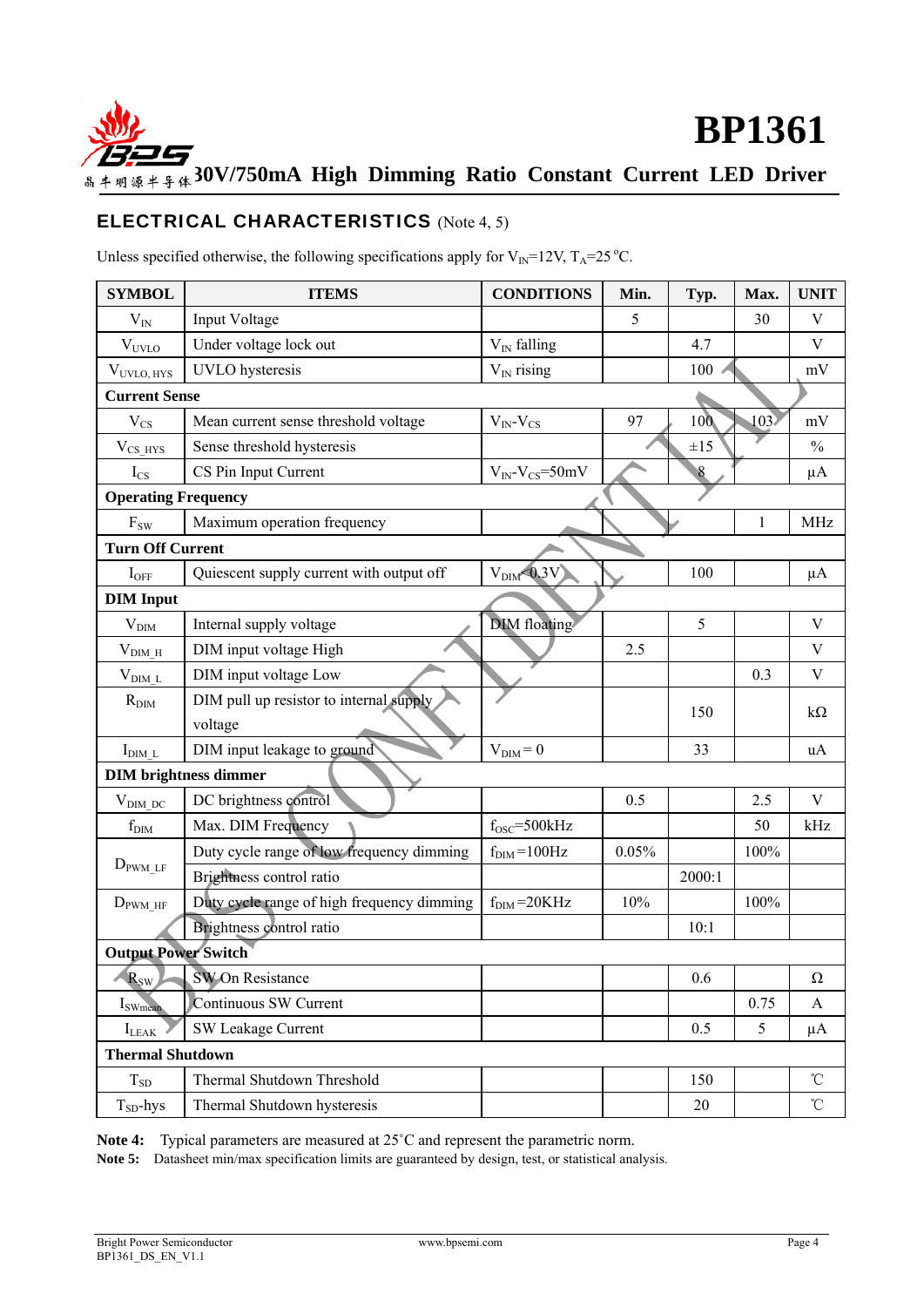

# OPERATION DESCRIPTION

BP1361 device, in conjunction with the coil (L) and current sense resistor (RS), forms a self oscillating continuous-mode buck converter.

When input voltage VIN is first applied, the initial current in L and RS is zero and there is no output from the current sense circuit. Under this condition, the output of CS comparator is high. This turns on an internal switch and switches the SW pin low, causing current to flow from VIN to ground, via RS, L and the LEDs. The current rises at a rate determined by VIN and L to produce a voltage ramp  $(V_{CS})$  across RS. When  $(V_{IN}-V_{CS}) > 115 \text{mV}$ , the output of CS comparator switches low and the switch turns off. The current flowing on the RS decreases at another rate. When  $(V_{IN} - V_{CS})$  < 85mV, the switch turns on again and the mean current on the LEDs is determined by

$$
I_{OUT} = \frac{0.085 + 0.115}{2 \times Rs} = 0.1 / Rs
$$

The high-side current-sensing scheme and on-board current-setting circuitry minimize the number of external components while delivering LEDs current with  $\pm 3\%$  accuracy, using a 1% sense resistor.

The BP1361 allows dimming with a PWM signal at the DIM input. A logic level below 0.3V at DIM forces BP1361 to turn off the LEDs and the logic level at DIM must be at least 2.5V to turn on the full LEDs current. The frequency of PWM dimming ranges from 100Hz to more than 20 kHz. When the high voltage is in the range of 0.5V to 2.5V, PWM dimming is available as well. (The detail is in the following application notes.)

The DIM pin can be driven by an external DC voltage  $(V<sub>DIM</sub>)$  to adjust the output current to a value below the nominal average value defined by RS. The DC voltage is valid from 0.5V to 2.5V. When the dc voltage is higher than 2.5V, the output current keeps constant. The LEDs current also can be adjusted by a resistor connected to the DIM pin. An internal pull-up resistor (typical 150kΩ) is connected to a 5V internal regulator. The voltage of DIM pin is divided by the internal and external resistor.

DIM pin can be floated at normal working. When a voltage applied to DIM falls below the threshold (0.3V nom.), the output switch is turned off. The internal regulator and voltage reference remain powered during shutdown to provide the reference for the shutdown circuit. Quiescent supply current during shutdown is nominally 100uA.

Additionally, to ensure the reliability, the BP1361 is built with a thermal shutdown (TSD) protection and can link a NTC closing to LEDs by the pin DIM. As a result, the BP1361 can detect the temperature of LEDs and change the LEDs current to protect LEDs, (The detail is in the following application notes.)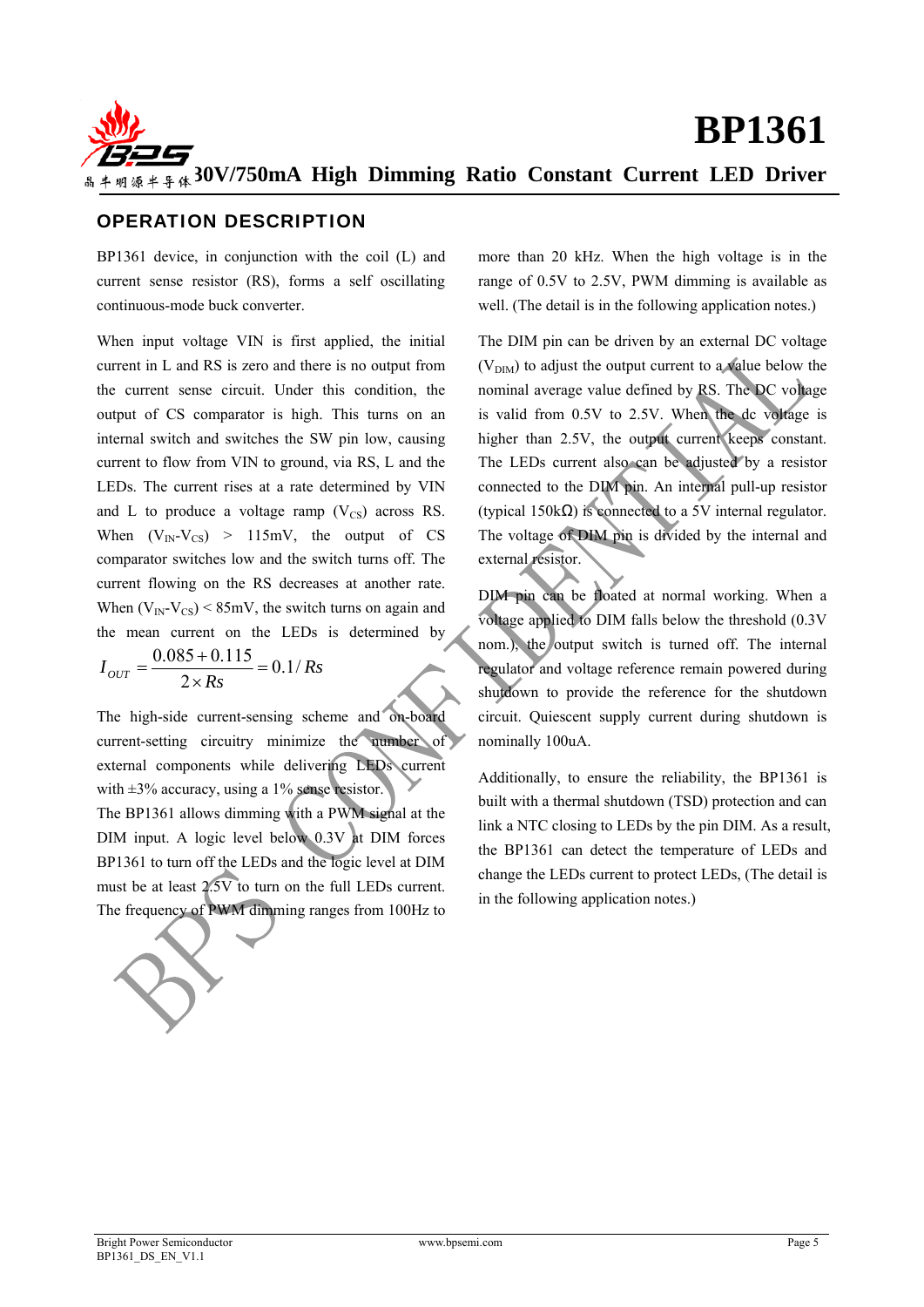

### APPLICATION NOTES

## **Setting nominal average output current with**

#### **external resistor RS**

The nominal average output current in the LEDs is determined by the value of the external current sense resistor (RS) connected between VIN and CS and is given by:

$$
I_{OUT} = 0.1/Rs \quad (Rs \ge 0.12 \Omega)
$$

This equation is valid when DIM pin is floating or applied with a voltage higher than 2.5V (must be less than 5V). Actually, RS sets the maximum average current which can be adjusted to a less one by dimming.

#### **Output current adjustment by external DC control voltage**

The DIM pin can be driven by an external dc voltage (VDIM), as shown, to adjust the output current to a value below the nominal average value defined by 0.1/RS.



The average output current is given by:

$$
I_{OUT} = \frac{0.1 \times (V_{DIM} - 0.5)}{2 \times Rs}
$$

$$
(0.5V \leq V_{\rm DIM} \leq 2.5V)
$$

Note that 100% brightness setting current equaling to  $I_{OUT} = 0.1/Rs$ , which corresponds to VDIM:  $(2.5V \leq V_{DM} \leq 5V)$ 

#### **Output current adjustment by PWM control**

A Pulse Width Modulated (PWM) signal with duty cycle PWM can be applied to the DIM pin, as shown below, to adjust the output current to a value below the nominal average value set by resistor RS:



PWM dimming provides reduced brightness by modulating the LEDs forward current between 0% to 100%. The LEDs brightness is controlled by adjusting the relative ratios of the on time to the off time. For example, a 25% pulse width can set LEDs average current to 25% of the nominal value defined by 0.1/Rs. To ensure this switching process between on and off state is invisible by human eyes, the switching frequency must be greater than 120 Hz. The advantage of PWM dimming is that the forward current is always constant; therefore the LEDs color does not vary with brightness as it does with analog dimming. Pulsing the current provides precise brightness control while preserving the color purity. The dimming frequency of BP1361 can be as high as 20 kHz.

#### **Shutdown mode**

Taking the DIM pin to a voltage below 0.3V will turn off the output and the supply current will fall to a low standby level of 100μA nominal.

#### **Soft-start**

An external capacitor from the DIM pin to ground will provide additional soft-start delay on DIM pin, so LED current will increase slowly and soft-start can be done. Normally, the relation of soft-start time and capacitance is approximately 150us/nF.

#### **Inherent open-circuit and short-circuit LED**

#### **protection**

If the connection to the LEDs is open-circuited,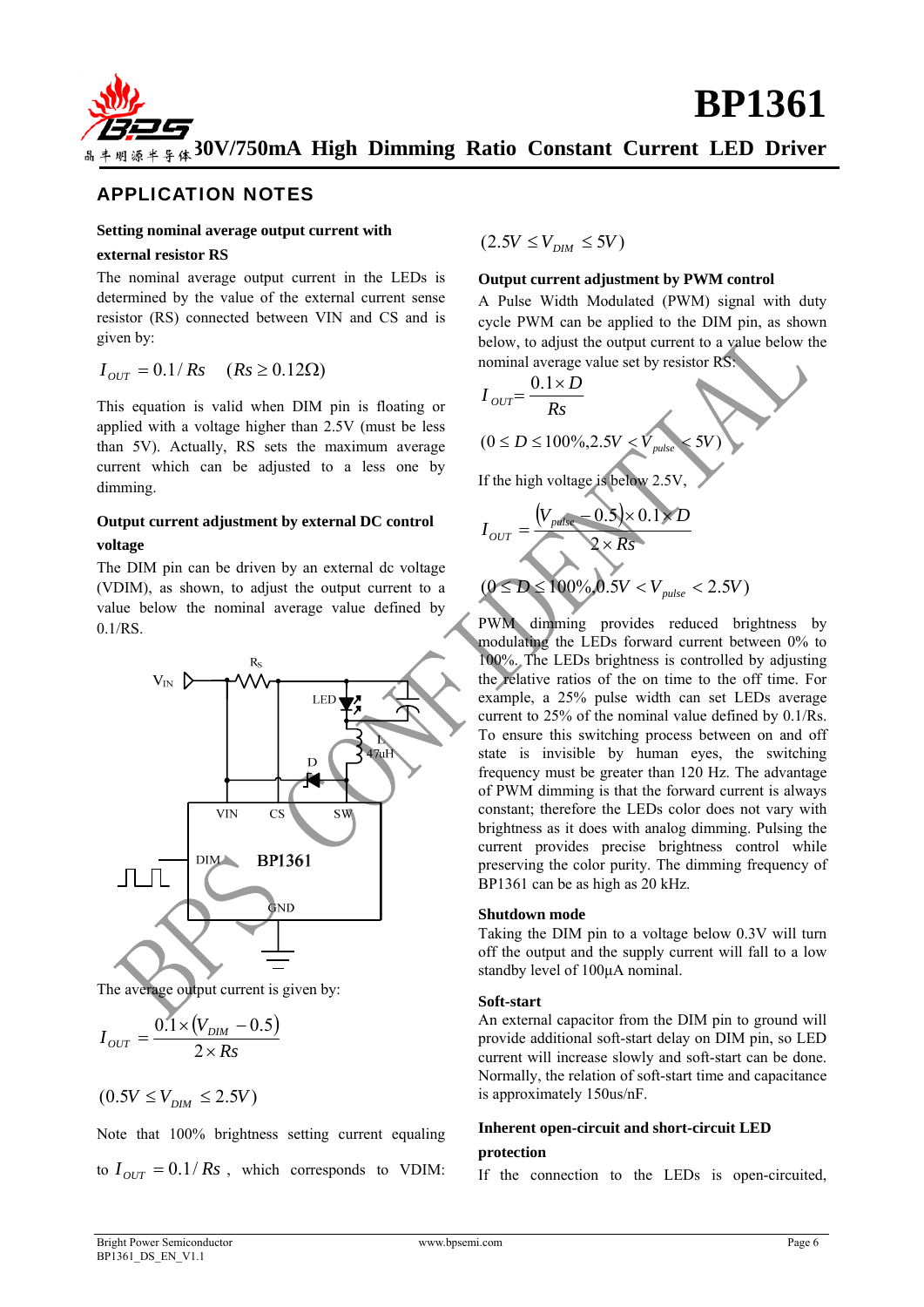



# **30V/750mA High Dimming Ratio Constant Current LED Driver**

BP1361 will operate in safely low power mode. If LEDs is short-circuited, BP1361 will operate in the safe mode with low frequency current limiting protection.

#### **Bypass Capacitor selection**

A low ESR capacitor should be used for input decoupling. The larger ESR value will lead to the lower efficient. This capacitor has to support the relatively high peak current to the coil and smooth the current ripple on the input supply. The minimum value of 2.2uF is acceptable in the case of DC input source. For the rectified AC input or low voltage input, the bypass capacitor should be 220uF and the tantalum capacitor is recommended. The input capacitor should be placed as close as possible to the input pin.

For guarantee the stability over temperature and voltage, capacitors with X7R, X5R, or better dielectric are recommended.

#### **Inductor selection**

Recommended inductor value for the BP1361 is 47uH. The inductor saturation current must be  $30\% \sim 50\%$ higher than the output current.

#### **Diode selection**

To maximize efficiency and performance, the Diode should be Schottky diode with a fast recovery, low forward voltage, low capacitance and low current leakage. The current and voltage ability depend on the application. Note that diode should have 30% design buffer for stable and reliable operation.

It is very important to consider the reverse leakage of the diode when operating above 85°C. Excess leakage current will increase the power dissipation of system.

The rectifier diode, rectifying AC12V, must use low forward voltage Schottky diode to reduce diode dissipation.

#### **Reducing output ripple**

Peak to peak ripple current in the LEDs can be reduced, if required, by shunting a capacitor across the LEDs:

A value of 1uF will reduce the supply ripple current by a factor three approximately. Lower ripple can be achieved with higher capacitor values. Note that the capacitor will not affect operating frequency or efficiency, but it will increase start-up delay and change the frequency of dimming.

#### **Operation Notation at low input voltage**

The internal regulator disables the internal power

switch until the input voltage is above the startup threshold  $(V<sub>UVLO</sub>+100mV)$ . Above the threshold, the device will start to operate. However, there is an especial case that if the input voltage is above the threshold and is too close to the output voltage, then the switch duty cycle will be high and the device power dissipation will enlarge. When device operates in this case for a long time, the device will trigger thermal shutdown (See detail in section of thermal shutdown TSD). In practical application, it's necessary to keep the potential difference between input and output. The drive to the switch is turned off when the input voltage falls below the under-voltage threshold  $(V_{UVLO})$ .

#### **Thermal considerations**

When the device operates at high ambient temperatures, or drives the maximum load current, care must be taken to avoid exceeding the power limitation. The larger copper area around the chip pin is good to radiate heat. In practical application, the device mounted on a 25mm2 PCB must have 1oz copper in current density. Note that the system efficiency will decrease, if utilizing unsuitable coils or excessive parasitic output capacitance on the switch output.

#### **Thermal compensation of output current**

High luminance LEDs often need to be supplied with a temperature compensated current in order to maintain stable and reliable operation at all drive levels. BP1361 can use an external temperature sensing network, normally using Negative Temperature Coefficient (NTC) thermal resistors and/or diodes, mounted very close to the LEDs detecting temperature of LEDs and changing LEDs current. The output of the sensing network can be used to drive the DIM pin in order to reduce output current with increasing temperature.

#### **Thermal shutdown protection**

To ensure the reliability, the BP1361 is built with a thermal shutdown (TSD) protection function. The TSD protects the IC from over temperature (150℃). When the chip temperature decreases below (130℃), the IC recovers again.

#### **PCB Layout considerations**

Careful PCB layout is critical to achieve low switching losses and stable operation. Use a multilayer board whenever possible for better noise immunity. In order to minimize current loop noise, the input bypass capacitor should have an isolate ground plane.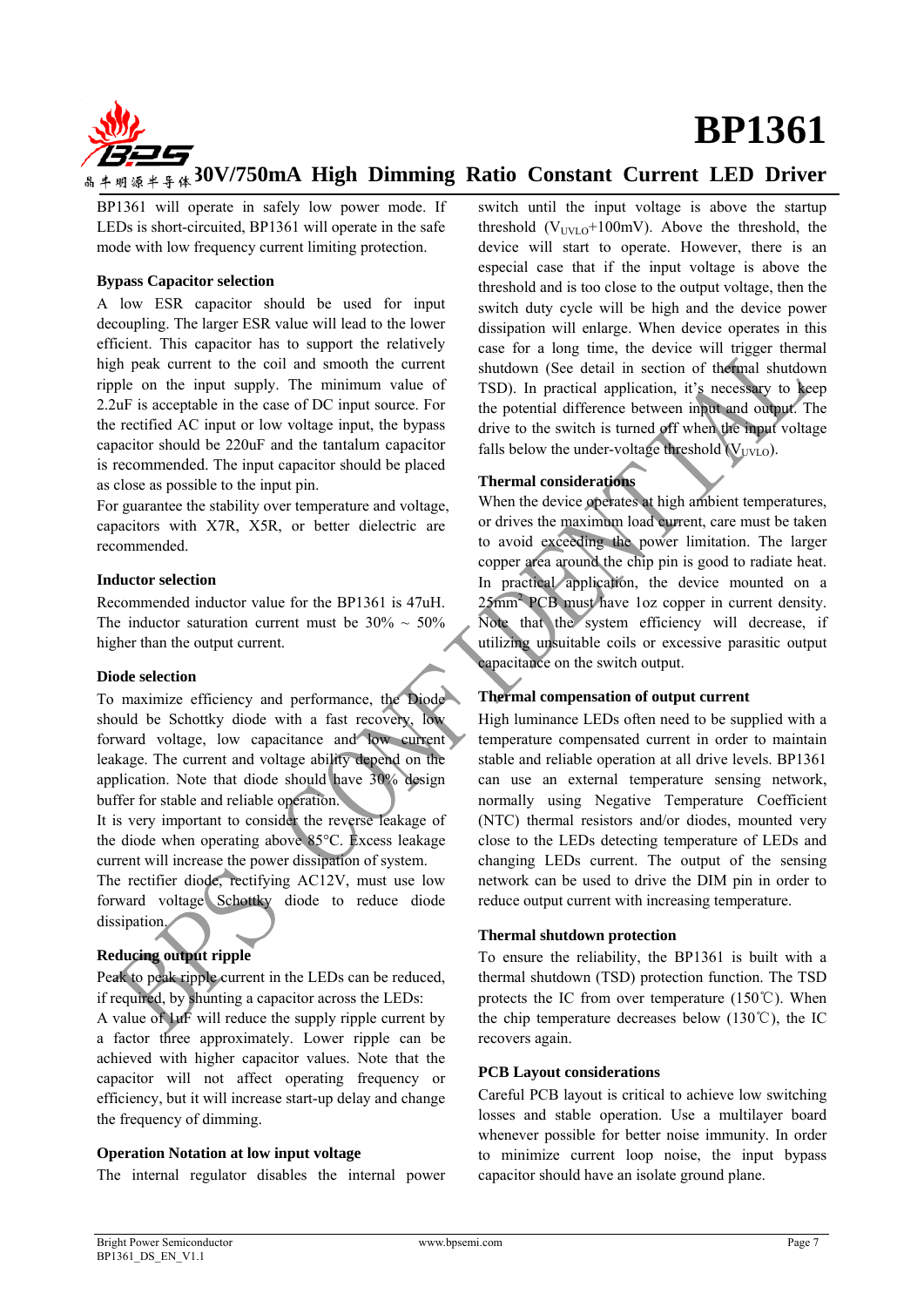

#### **SW pin**

The SW pin of the device is a fast switching node, so PCB tracks should be kept as short as possible. Moreover, the ground pin of the device should be soldered directly to the ground plane.

#### **Coil and decoupling capacitors and current sense resistor**

It is particularly important to mount the coil and the input decoupling capacitor as close to the device pins as possible to minimize parasitic resistance and inductance, if not system efficiency will be degraded. Depending on PCB design, more copper tracks between coil and GND/VCC are useful for lowering interface of coil skein. It is also important to minimize any track resistance in series with current sense resistor RS, to keep the accuracy of sampling current.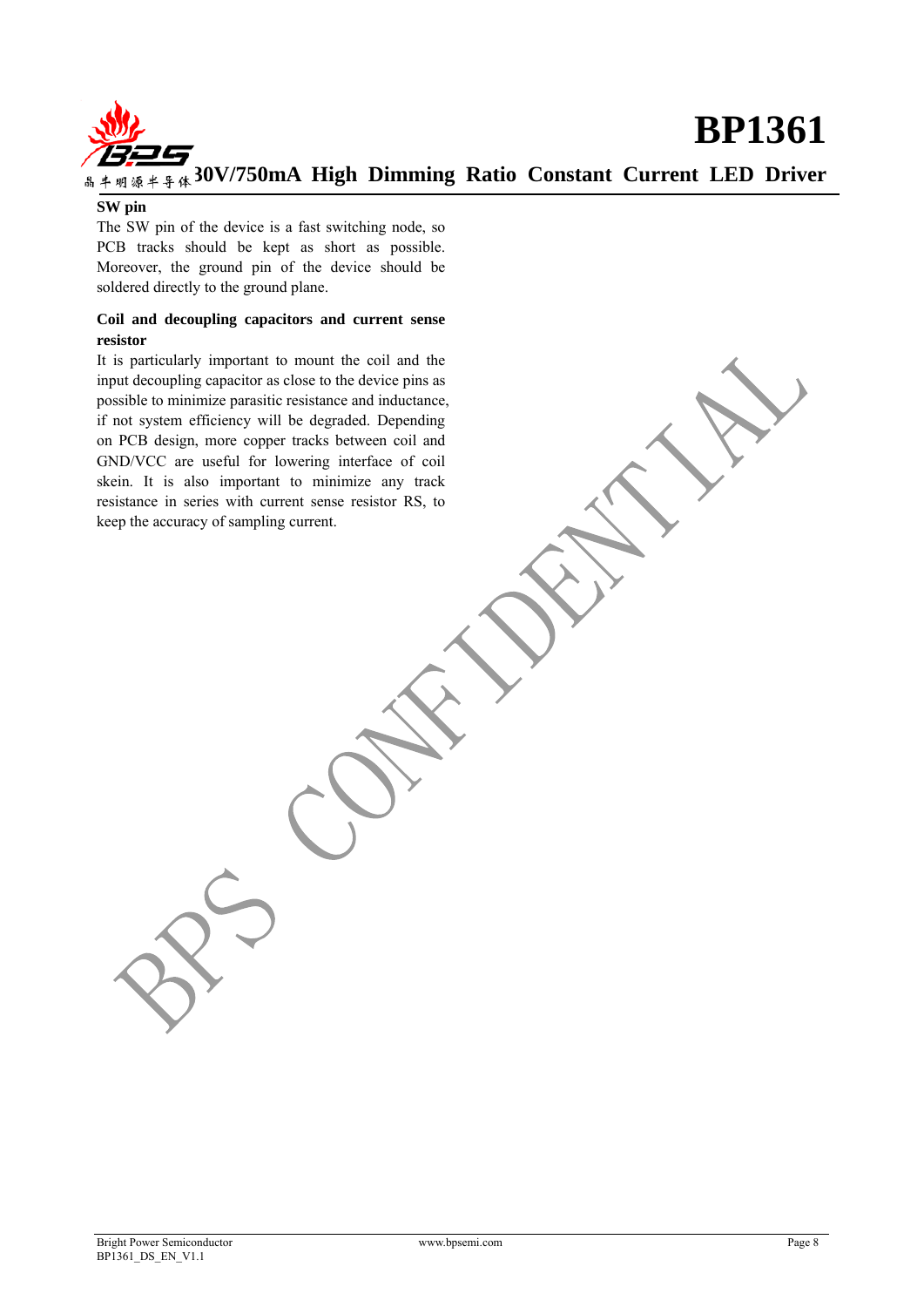

# TYPICAL PERFORMANCE CHARACTERISTICS

1) Output Current vs Input Voltage of 1W LED

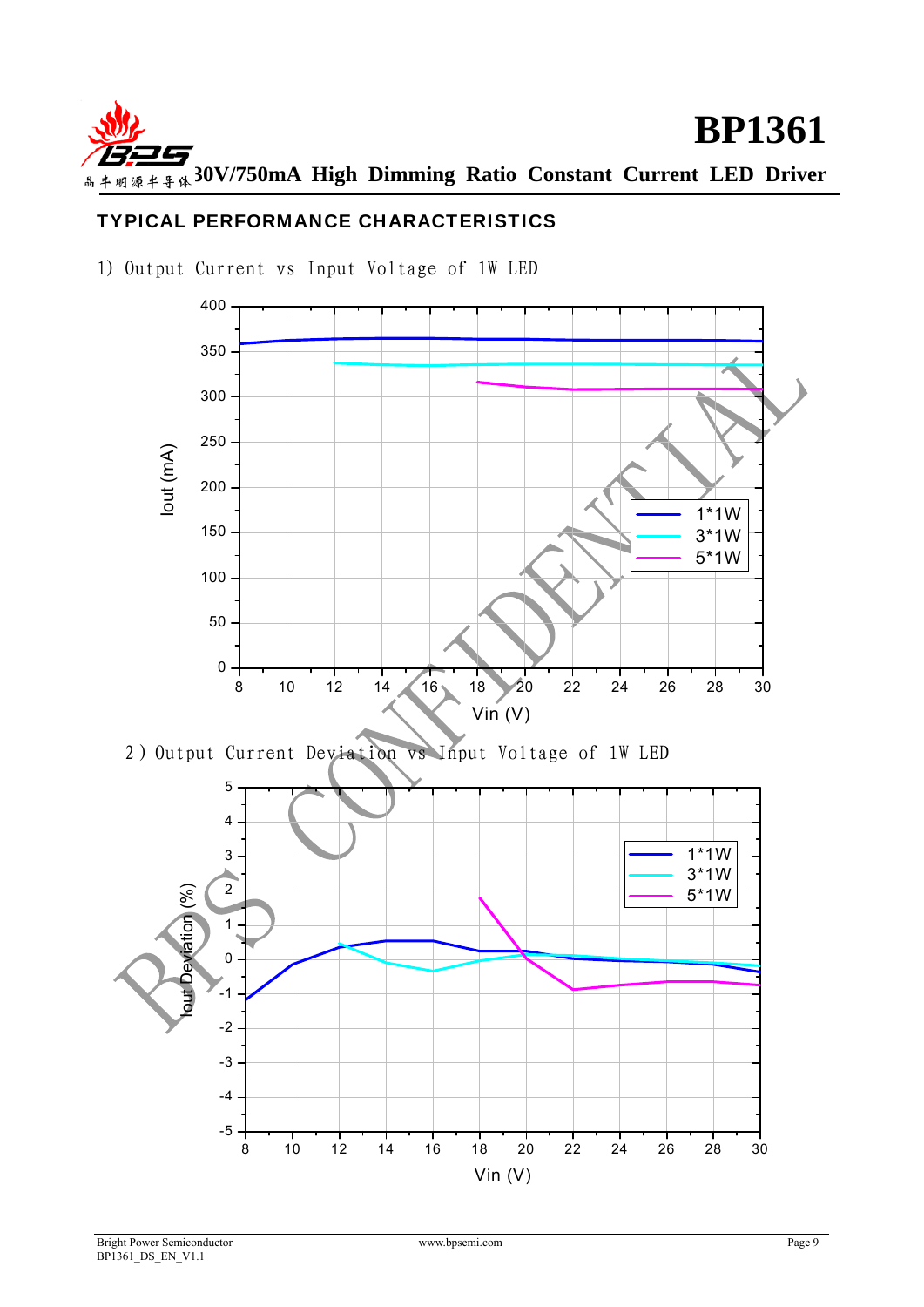



3)System Efficiency vs Input Voltage of 1W LED

4) Output Current vs Input Voltage of 3W LED

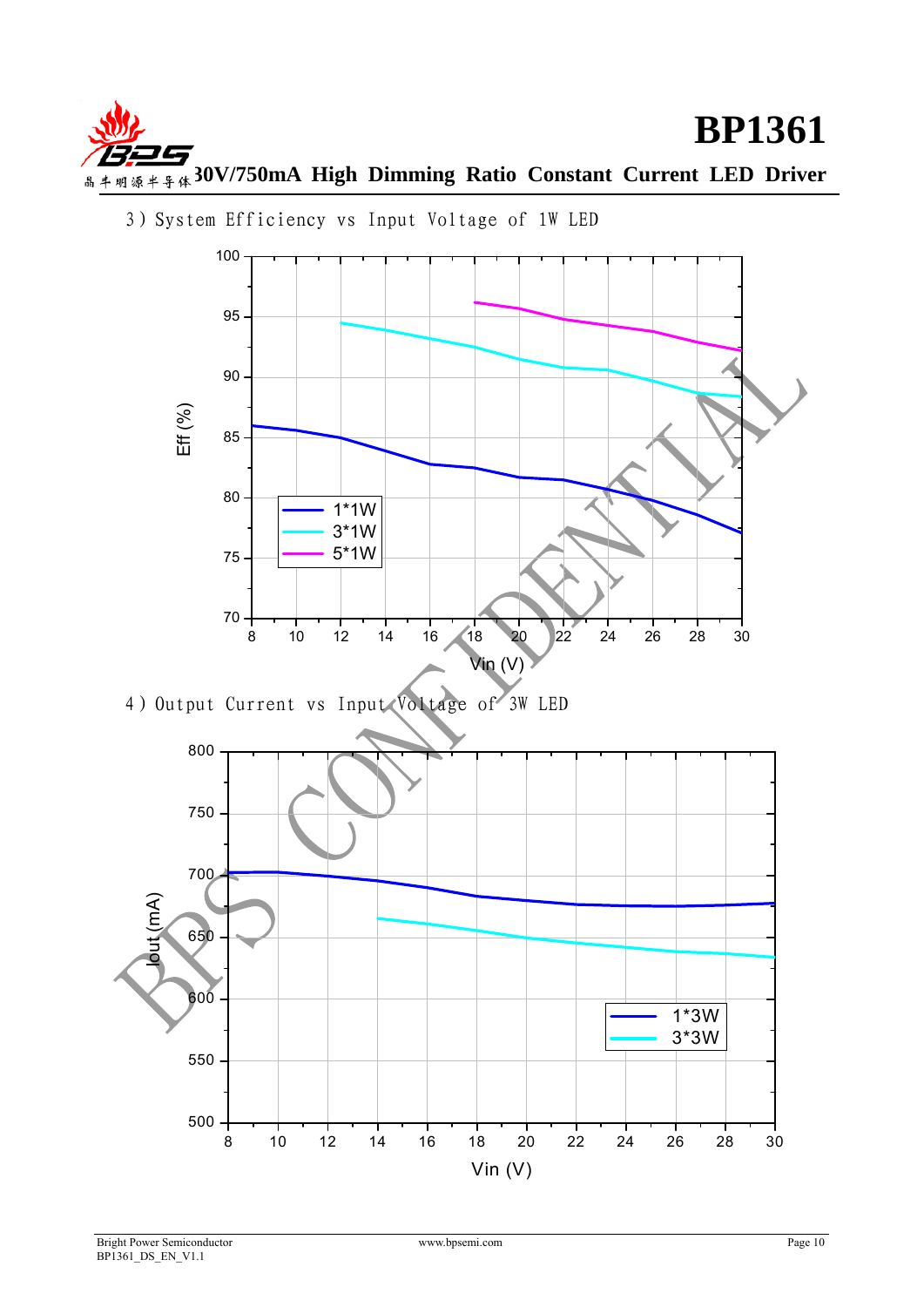



5)Output Current Deviation vs Input Voltage of 3W LED

6)System Efficiency vs Input Voltage of 3W LED

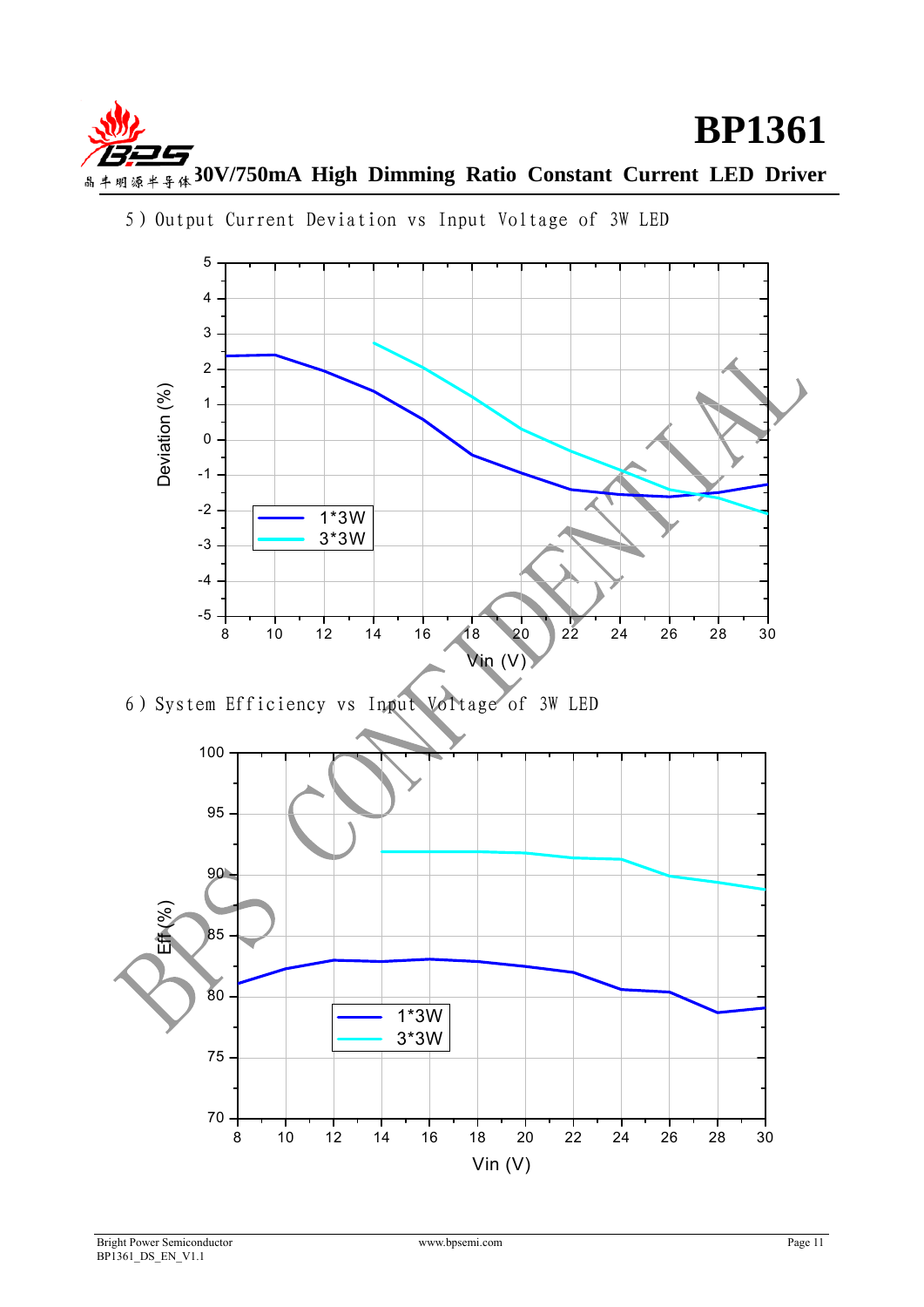



7) LED Current vs Vdim

**Duty (%)**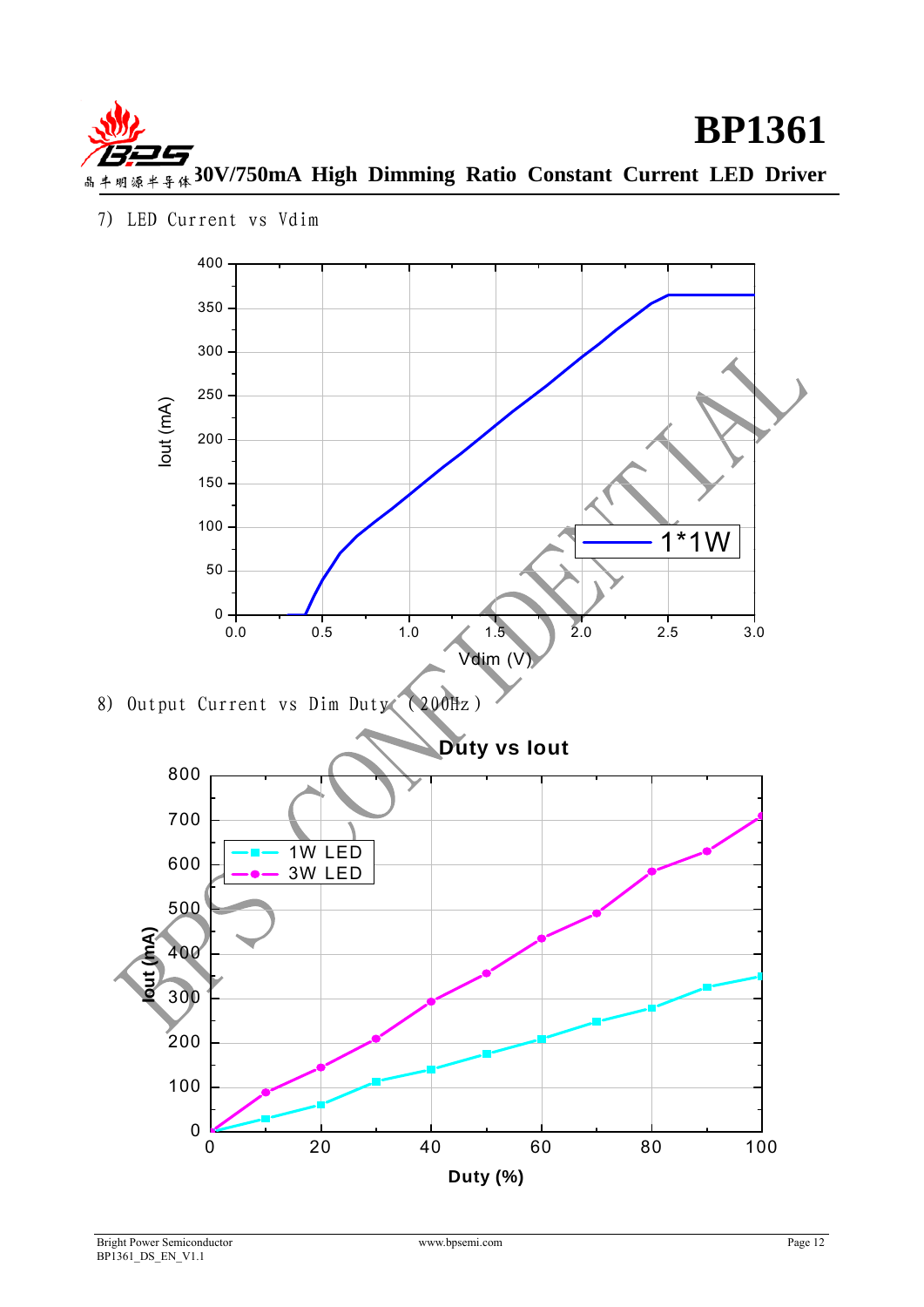

<sup>9)</sup> Vcs vs Temperature